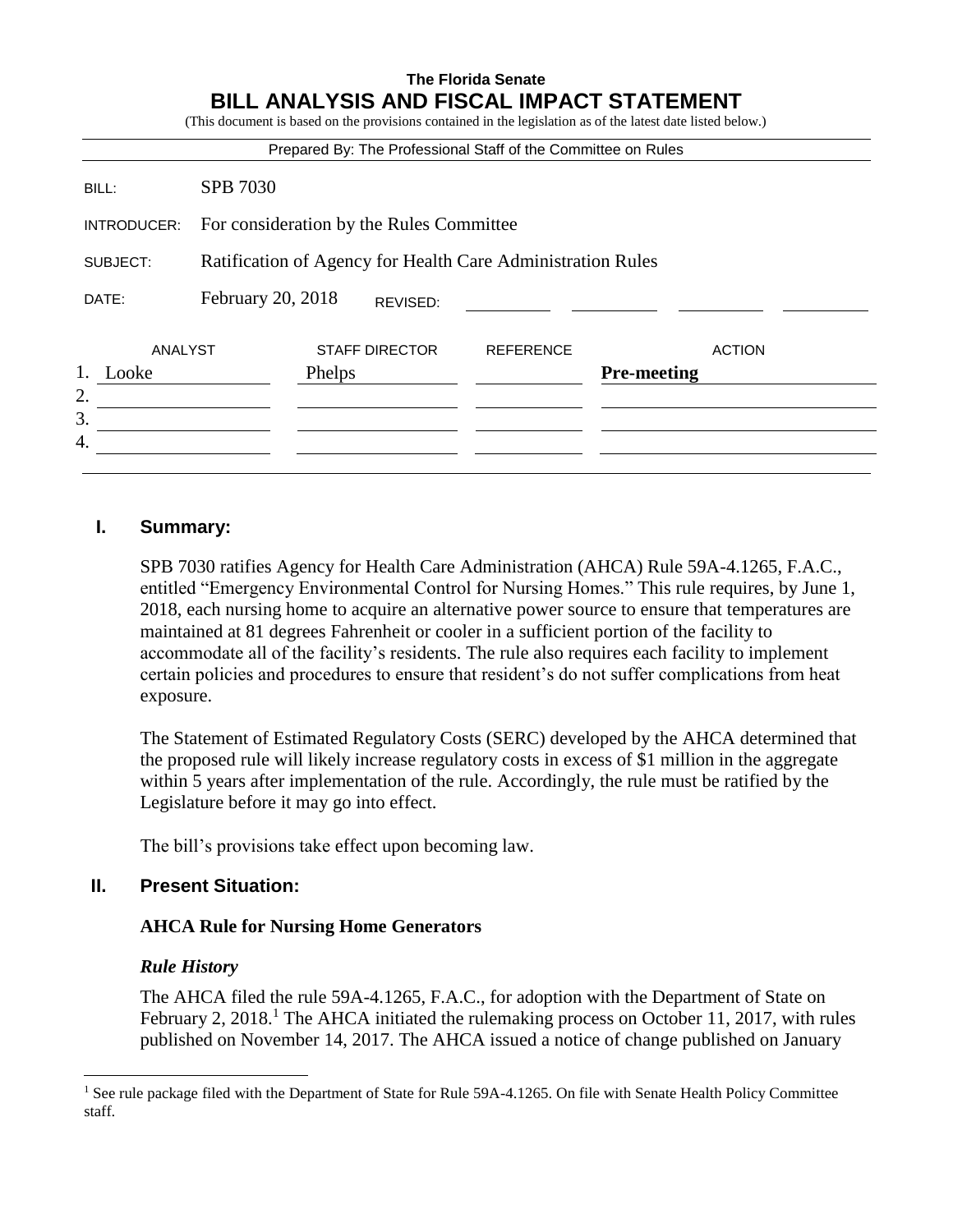10, 2017. Leading Age Florida challenged the validity of the AHCA's proposed rules for nursing homes but the challenge was withdrawn on January 26, 2018.

# *Alternate Power Source Plan*

Rule 59A-4.1265, F.A.C., requires each nursing home to prepare a detailed plan, as a supplement to the facility's comprehensive emergency management plan, to address emergency power in the event of the loss of primary electrical power to the facility. The plan is required to include the following:

- The acquisition of a sufficient alternate power source maintained at the nursing home to ensure the protection of resident health, safety, welfare, and comfort for a minimum of 96 hours in the event of the loss of primary electrical power.
	- o Each facility must determine a safe indoor air temperature required to meet the needs of residents that cannot be higher than 81 degrees Fahrenheit. The required temperature must be maintained in an area determined by the facility to be sufficient to maintain resident safety at all times, but not less than 30 square feet per resident.
	- o The rule allows a facility to provide emergency power through its essential electrical system required by the Florida Building Code and allows flexibility for each nursing home to determine the best method for achieving the requirement for an alternative power source.
	- o The rules specifies that a facility in an evacuation zone may use portable generators if an evacuation is necessary; that a facility on a campus with other licensed facilities under common ownership may share power sources, fuel, and space with the other licensed facilities; and that a multistory facility that plans on moving residents to a higher floor during a flood or surge event must also place its alternative power source in an area protected from flooding or storm surge.
- The acquisition of sufficient fuel to run the alternate power source and to maintain safe air temperatures for at least 96 hours. Of the 96 hours of required fuel, 72 hours must be stored onsite at the facility and the remaining 24 hours' worth of fuel must be obtained if the facility is located within an area in a declared state of emergency. If local ordinances or other regulations limit the amount of fuel that may be stored onsite, the nursing home must store the maximum amount of fuel allowed and must have a plan to obtain the remaining required amount of fuel within 24 hours prior to depleting its onsite supply. The rule specifies that piped natural gas is an allowed fuel source.
- The acquisition of services necessary to install, maintain, and test the equipment and to ensure the safe a sufficient operation of the alternate power source.

# *Submission of the Plan*

Each existing nursing home is required to submit its plan to the local emergency management agency within 30 days of the effective date of the rule. Each newly licensed nursing home must submit its plan prior to obtaining a license. If any additions, modifications, alterations, refurbishments, reconstructions, or renovations of a nursing home affect the nursing home's compliance with the rule, the nursing home must amend its plan and resubmit it to the local emergency management agency for review and approval.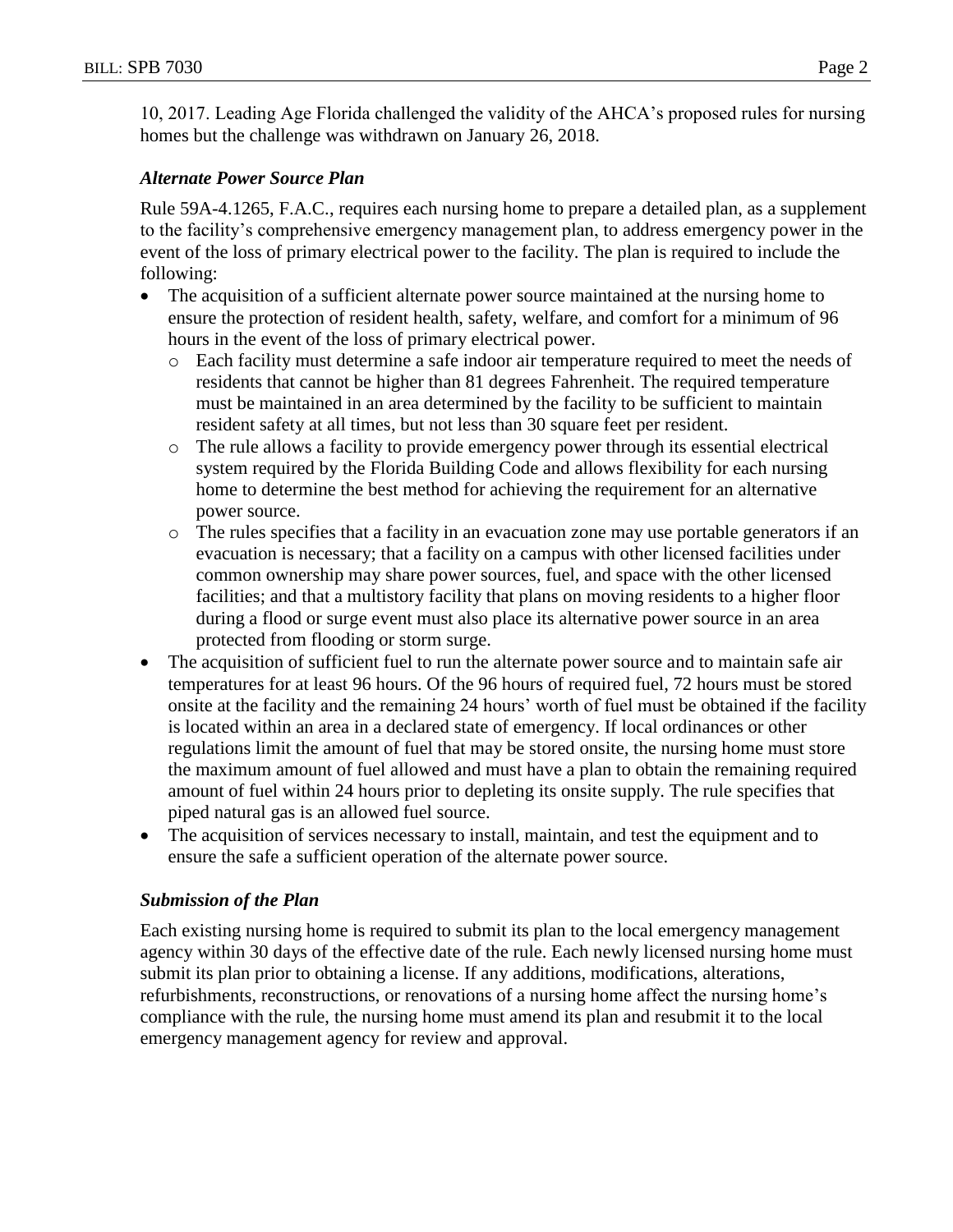# *Review and Approval of the Plan*

The local emergency management agency must review each plan and the AHCA's Office of Plans and Construction must review any related architectural and engineering plans. If the plan is deficient, the local emergency management agency must report such deficiencies to the nursing home for resubmission of a corrected plan within ten business days. If the plan is approved or denied the local emergency management agency must report the approval or denial to the AHCA. The nursing home must also submit proof of approval of the plan to the AHCA within two business days of the plan's approval. Each nursing home must maintain a copy of its plan in a form that is readily available for review and must submit a consumer friendly summary of the plan to the AHCA. The AHCA must post the summary and notice of approval within ten business days on its website.

### *Plan Implementation*

Each existing nursing home must have implemented its plan no later than June 1, 2018, and a new nursing home must have the plan implemented prior to obtaining a license. The AHCA may grant an extension of time up to January 1, 2019, if the implementation is delayed due to necessary construction, delivery of ordered equipment, or zoning or other regulatory processes. If a nursing home is granted an extension of time, the facility must update the AHCA on implementation progress monthly. If a nursing home is granted an extension of time, it must make arrangements to ensure that the residents are housed in an area that meets the safe indoor air temperature requirement for a minimum of 96 hours during that time.

### *Policies and Procedures*

The rules also require each facility to implement policies and procedures to ensure that it can effectively and immediately activate, operate, and maintain the alternate power source. The policies and procedures must be resident-focused and ensure that the residents do not suffer complications from heat exposure. A contingency plan must also exist to transport residents to a safe facility if required. The policies and procedures must be available for inspection by residents, their representatives, and any other parties authorized in law.

#### *Enforcement*

The rules specify that the AHCA may seek any statutory remedy for noncompliance including, but not limited to, license revocation, license suspension, and administrative fines.

#### **History of Nursing Home Generator Rulemaking**

#### *Hurricane Irma*

 $\overline{a}$ 

Between September 10 and September 16, 2017, Hurricane Irma swept across Florida causing heavy damage and widespread loss of power. In the aftermath of the hurricane, the nursing home Rehabilitation Center at Hollywood Hills (Center) was left without power and air conditioning for multiple days. As a consequence of the uncontrolled heat in the Center and because the Center's staff neglected to evacuate its residents, 12 Center residents died from heat exposure.<sup>2</sup>

<sup>&</sup>lt;sup>2</sup> Eight residents died before the Center evacuated the facility and six more died in the following weeks. Two of the 14 deaths were found not to be related to heat exposure. See *12 of 14 Nursing Home Deaths After Irma Ruled Homicides*, WUSF News,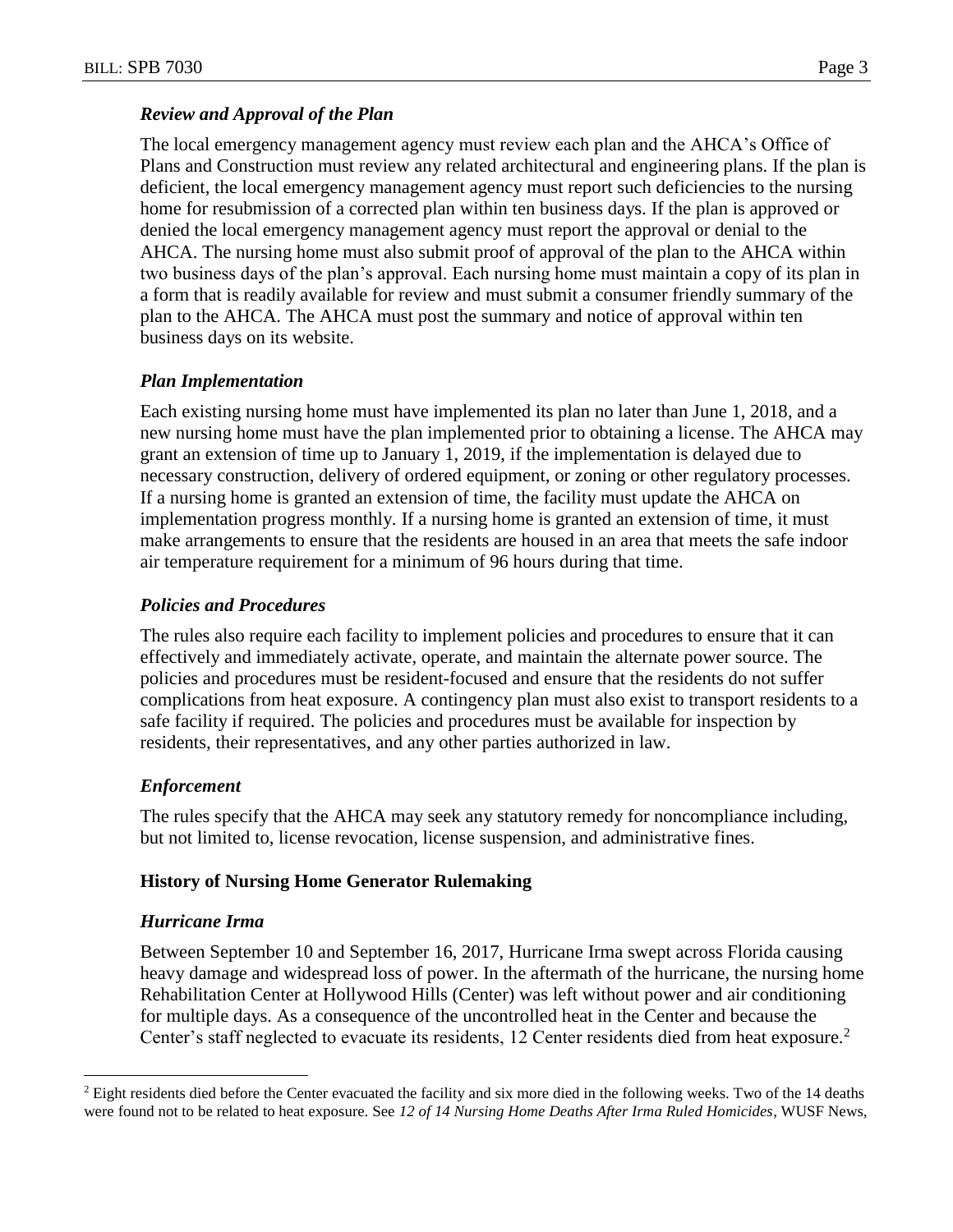$\overline{a}$ 

On September 16, 2017, (after eight of the 12 resident deaths had occurred) Governor Scott issued a press release announcing emergency action for nursing homes and ALFs. In the press release, the Governor stated that "[a]ssisted living facilities and nursing homes serve our elderly and Florida's most vulnerable residents, and so many families rely on the health care professionals at these facilities to care for their loved ones…During emergencies, health care facilities must be fully prepared to ensure the health, safety and wellbeing of those in their care and there is absolutely no excuse not to protect life. The inability for this nursing home in Broward County to protect life has shined the light on the need for emergency action."<sup>3</sup>

# *Emergency Rules for Nursing Home Generators*

Complying with the Governor's order, the AHCA published an emergency Rule 59AER17-1, F.A.C., requiring that all nursing homes install emergency generators. This emergency rule took effect on September 18, 2017; was renewed on December 15, 2017;<sup>4</sup> and established:

- The requirement that each facility provide a detailed plan within 45 days of the effective date of the rule for the acquisition and installation of an emergency generator and sufficient fuel to power the generator for 96 hours. The generator must be sufficiently large to cool the facility to 80 degrees Fahrenheit or below for the required time period;
- The requirement that each facility implement its plan within 60 days of the effective date of the rule; and
- Penalties for violating the emergency rule including possible license revocation and monetary penalties of up to \$1,000 per day for continuing violations.

The emergency rule was challenged at the Division of Administrative Hearings (DOAH) and was ruled invalid on October 27, 2017. A similar emergency rule for Assisted Living Facilities was also challenged. The DOAH judge ruled that there was no emergency that required the rules and that the rules were invalid exercises of delegated legislative authority. The judge ruled that the rules:

- Were arbitrary and capricious in that complying with the rules in the timeframes allowed was impossible;
- Vested unbridled discretion in the AHCA and the DOEA in that the rules were so vague as to require agency discretion to implement them; and
- Contravened the implementing statute in that the penalties made no effect to classify noncompliance in a manner consistent with statute.<sup>5</sup>

available at [http://wusfnews.wusf.usf.edu/post/12-14-nursing-home-deaths-after-irma-ruled-homicides,](http://wusfnews.wusf.usf.edu/post/12-14-nursing-home-deaths-after-irma-ruled-homicides) (last visited on Jan. 26, 2018).

<sup>&</sup>lt;sup>3</sup> Se[e https://www.flgov.com/2017/09/16/gov-scott-i-am-aggressively-fighting-to-keep-vulnerable-floridians-safe-during](https://www.flgov.com/2017/09/16/gov-scott-i-am-aggressively-fighting-to-keep-vulnerable-floridians-safe-during-emergencies/)[emergencies/,](https://www.flgov.com/2017/09/16/gov-scott-i-am-aggressively-fighting-to-keep-vulnerable-floridians-safe-during-emergencies/) (last visited on Jan. 26, 2018).

<sup>4</sup> Generally, emergency rules expire after 90 days and are not renewable. See s. 120.54(c), F.S. However, s. 120.54(4)(c)2., F.S., allows an agency to extend the period of time that emergency rules are effective if the agency has initiated the

rulemaking process on the same subject and the proposed rules are awaiting legislative ratification. Currently, the AHCA and the DOEA have initiated rulemaking to adopt rules on the same subject (see section below) and the agencies' have submitted the proposed rules to the Legislature for ratification.

<sup>5</sup> *Florida Association of Homes and Services for the Aging, Inc., d/b/a, Leadingage Florida v. the Agency for Health Care Administration*, case no. 17-5388RE, and *Florida Assisted Living Association, Inc., a Florida not for Profit Corporation v. the Florida Department of Elder Affairs,* case no. 17-5409RE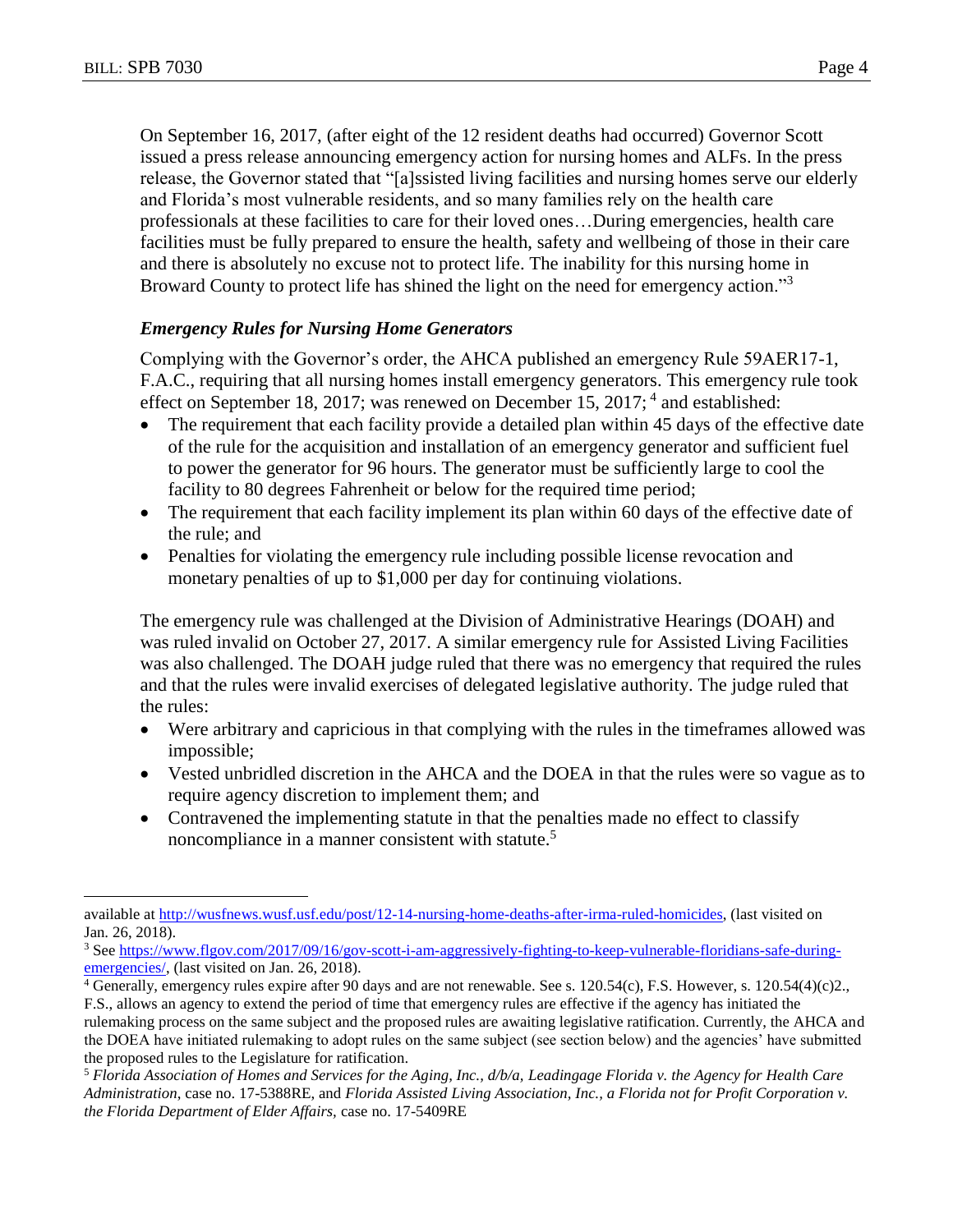The case has been appealed to the Florida First District Court of Appeal<sup>6</sup> (DCA). The DCA denied a motion to stay the effect of the rules on November 11, 2017, and consequently, the emergency rule continues to be in effect pending appeal.

# *Federal Regulations for Nursing Home Emergency Power*

Federal regulations currently in effect require nursing homes<sup>7</sup> to obtain emergency power in a similar manner to the permanent rules in development by the AHCA. The regulations in 42 CFR 483.73 require each long term care facility, including nursing homes, to develop and implement emergency preparedness policies and procedures that must include alternative sources of energy to maintain safe air temperatures for residents. Based on the facility's policies and procedures, each facility must implement emergency and standby power systems and maintain on onsite fuel source and a plan to keep the power systems operational, unless the facility evacuates. These regulations took effect on November 16, 2017, and are a requirement for the nursing home to participate in the Medicare or Medicaid programs.

# **SERC Requirements**

Agencies must prepare a SERC for a rule that has an adverse impact on small businesses or that increases regulatory costs more than \$200,000 in the aggregate within 1 year after implementation of the rule. $8$ 

A SERC must include estimates of:

- The number of people and entities effected by the proposed rule;
- The cost to the agency and other governmental entities to implement and enforce the proposed rule;
- Transactional costs likely to be incurred by people, entities, and governmental agencies for compliance; and
- An analysis of the proposed rule's impact on small businesses, counties, and cities.<sup>9</sup>

The SERC must also include an economic analysis on the likelihood that the proposed rule will have an adverse impact in excess of \$1 million within the first 5 years of implementation on:

- Economic growth, private-sector job creation or employment, or private-sector investment;
- $\bullet$  Business competitiveness,<sup>10</sup> productivity, or innovation; or
- Regulatory costs, including any transactional costs.<sup>11,12</sup>

 $\overline{a}$ 

<sup>6</sup> Case no. 1D17-4534.

 $\frac{7}{7}$  While nursing homes are federally regulated, the regulation of ALFs is delegated to the states.

 $8$  Sections 120.54(3)(b) and 120.541(1)(b), F.S.

<sup>9</sup> Section 120.541(2)(b)-(e), F.S. A small city has an unincarcerated population of 10,000 or less. A small county has an unincarcerated population of 75,000 or less. A small business employs less than 200 people, and has a net worth of \$5 million or less. *See* ss. 120.52(18), (19), and 288.703(6), respectively.

<sup>&</sup>lt;sup>10</sup> Business competitiveness includes the ability of those doing business in Florida to compete with those doing business in other states or domestic markets.

<sup>&</sup>lt;sup>11</sup> Transactional costs are direct costs that are readily ascertainable based upon standard business practices. They include filing fees, the cost of obtaining a license, the cost of equipment required to be installed or used, procedures required to by employed to comply with the rule, additional operating costs, the cost of monitoring and reporting, and any other costs necessary to comply with the rules.

 $12$  Section 120.541(2)(a), F.S.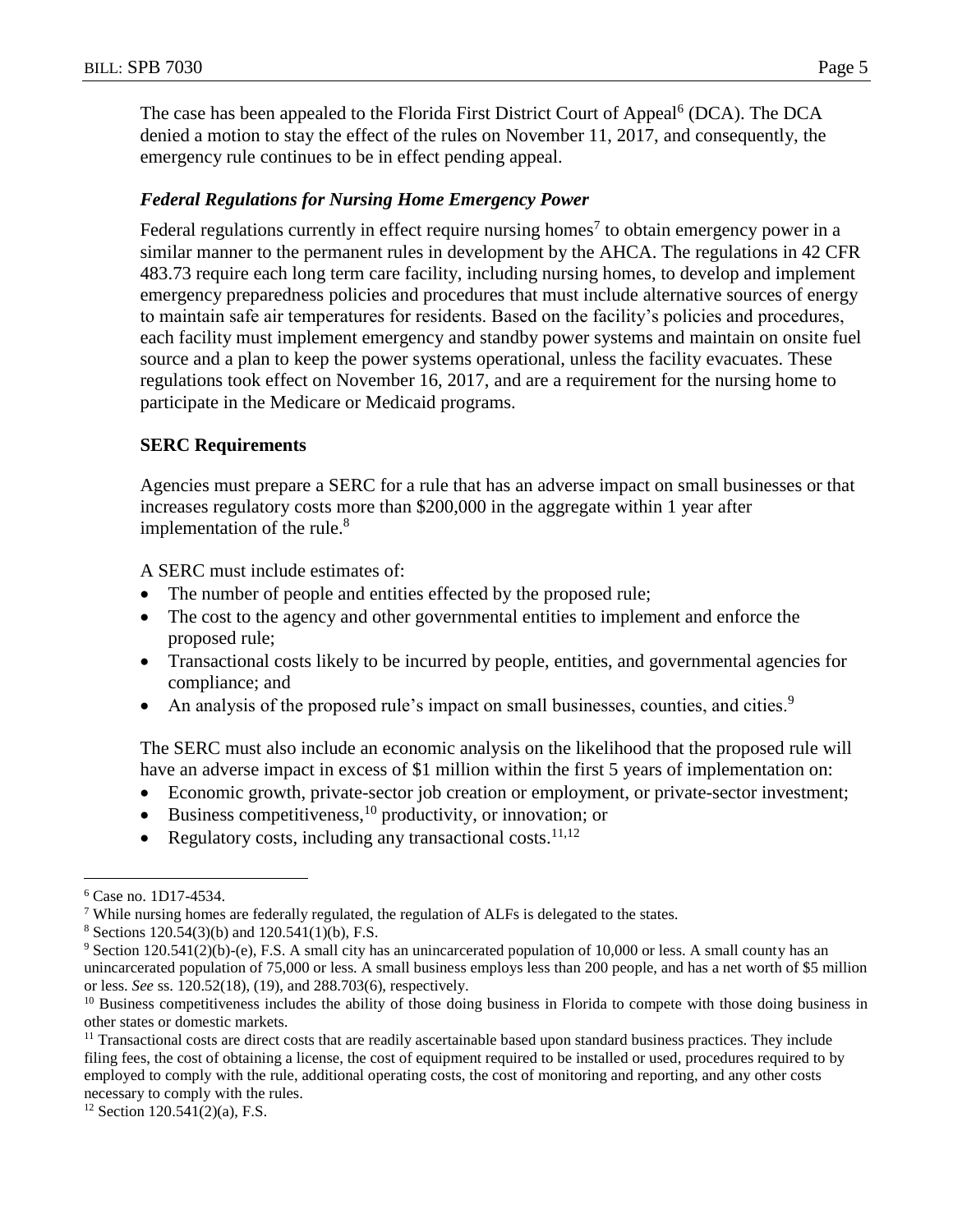If the economic analysis results in an adverse impact or regulatory costs in excess of \$1 million within 5 years after implementation of the rule, then the rule must be ratified by the Legislature in order to take effect. 13

The AHCA has determined that the likely aggregate cost for nursing homes to comply with this rule will be approximately  $$108,224,945$ <sup>14</sup>

# **III. Effect of Proposed Changes:**

SPB 7030 ratifies AHCA Rule 59A-4.1265, F.A.C., entitled "Emergency Environmental Control for Nursing Homes." This rule requires, by June 1, 2018, each nursing home to acquire an alternative power source to ensure that temperatures are maintained at 81 degrees Fahrenheit or cooler in a sufficient portion of the facility to accommodate all of the facility's residents. The rule also requires each facility to implement certain policies and procedures to ensure that resident's do not suffer complications from heat exposure.

The bill also:

- Directs that the act shall not be codified in the Florida Statutes;
- Requires that after the act becomes law, its enactment and effective date shall be noted in the Florida Administrative Code, the F.A.R., or both, as appropriate;
- Provides that the act does not alter rulemaking authority or constitute a legislative preemption of, or exception to, any other provision of law regarding adoption or enforcement of the rule and is intended to preserve the status of the rule; and
- Does not cure any rulemaking defect or preempt any challenge based on a lack of authority or a violation of requirements governing adoption of the rule.

The SERC developed by the AHCA determined that the proposed rule will likely increase regulatory costs in excess of \$1 million in the aggregate within 5 years after implementation of the rule. Accordingly, the rule must be ratified by the Legislature before it may go into effect.

The bill's provisions take effect upon becoming law at that time, the rule becomes effective.<sup>15</sup>

# **IV. Constitutional Issues:**

# A. Municipality/County Mandates Restrictions:

None.

B. Public Records/Open Meetings Issues:

None.

 $\overline{a}$ 

<sup>&</sup>lt;sup>13</sup> Section 120.541(3), F.S. Legislative ratification is not required for adoption of federal standards, amendments to the Florida Building Code, or amendments to the Florida Fire Prevention Code. *See* s. 120.541(4), F.S.

<sup>&</sup>lt;sup>14</sup> Summary of SERC for Rule 59A-4.1265, published in a notice of correction in the Florida Administrative Register on January 11, 2018.

<sup>15</sup> Section 120.54(3)(e)6., F.S.